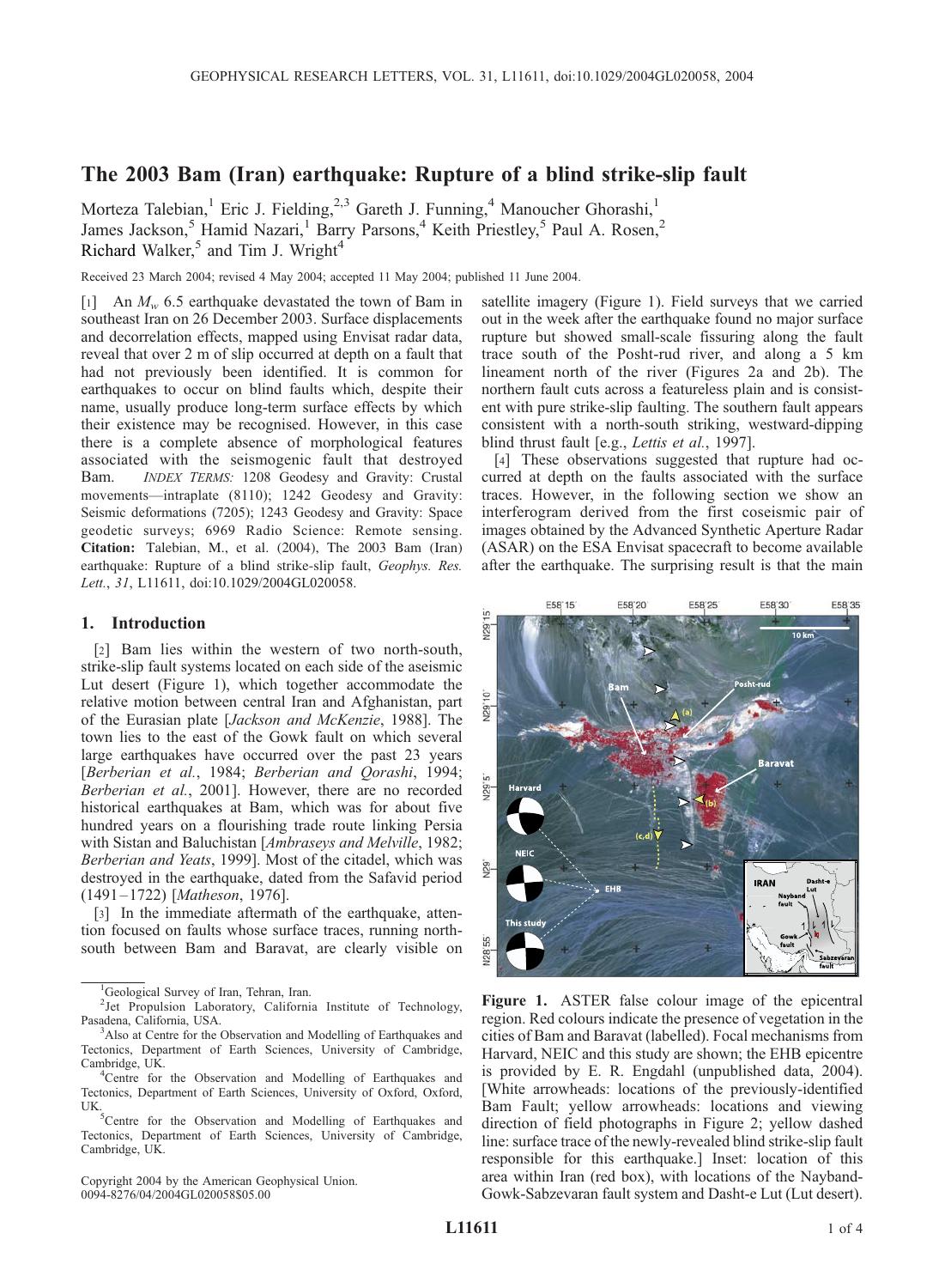

Figure 2. Field observations of surface faulting features. Locations and orientations of the photographs are given in Figure 1. (a) Surface rupture north of Bam with en-echelon pattern; (b) Cracking at the foot of the ridge visible in the ASTER image west of Baravat; (c) View southward over en-echelon patterns of surface rupture on the main seismogenic fault south of Bam; (d) Close-up at the locality shown in (c), with right lateral displacement of  $\sim$ 20 cm.

rupture in the earthquake did not occur on faults beneath the obvious surface traces, but on a fault further west, in a region where there is a complete absence of surface features (Figure 1). This fault lies immediately south of Bam and extends directly beneath the city at its northern end.

## 2. Interferometric Observations of the Bam Earthquake

[5] Since the launch of ERS-1 in 1991, Interferometric Synthetic Aperture Radar interferometry (InSAR) has become a widely used technique for mapping the deformation of the earth's surface caused by earthquakes [e.g., Massonnet and Feigl, 1998]. We processed a pair of descending-track ASAR images spanning the earthquake with a time separation of 35 days – the shortest possible repeat time for Envisat – and improved the effective baseline of the resultant interferogram by differencing with a second interferogram constructed from a preseismic pair of ASAR images<sup>1</sup> [*Massonnet and Feigl*, 1998] (Table 1). The topographic contribution to the phase in each interferogram was removed using a digital elevation model (DEM) constructed from an ERS tandem pair (Table 1).

[6] The interferogram (Figure 3a) shows an asymmetric, four-lobed pattern, centred on a north-south oriented discontinuity that is coincident with an incoherent band in the interferogram. The eastern lobes are larger in magnitude than those in the west, with the south-east quadrant moving towards the satellite by  $\sim$ 30 cm, and the north-east quadrant moving away from the satellite by  $\sim$ 16 cm. West of the discontinuity, the phase changes are smaller, with a range decrease of  $\sim$  5 cm in the NW and range increase of  $\sim$  5 cm in the SW. These range changes represent, we believe, the coseismic displacement due to the earthquake – although we cannot rule out the possibility of rapid postseimic deformation, we expect such an effect to be small; an interferogram spanning the interval between 12 and 47 days after the earthquake shows less than 2 cm of range change in the vicinity of Bam (unpublished data, 2004).

[7] To further investigate the discontinuity evident in the interferogram, we calculated the interferometric correlation, a measure of the spatial similarity of radar returns (amplitude and phase) in the interferogram. If the distribution of radar-reflective objects inside a SAR resolution cell changes between the two image acquisitions, the correlation will be reduced. Despite the long spatial baselines, the correlation in the interferograms is generally high, probably due to the low relief, arid environment and short temporal separation. However, the correlation image (Figure 3c) shows that the city of Bam and town of Baravat have a very low degree of correlation. Part of this decorrelation is caused by vegeta-

Table 1. Interferograms Constructed for This Study

|            | Sensor 1 | Date 1                 | Sensor 2 | Date 2          | $B^{\dagger}$    |
|------------|----------|------------------------|----------|-----------------|------------------|
| preseismic | ASAR     | $11 - \text{Jun} - 03$ | ASAR     | $03-Dec-03$     | 480 <sup>b</sup> |
| coseismic  | ASAR     | $03-Dec-03$            | ASAR     | $07 - Jan - 04$ | 540 <sup>b</sup> |
| <b>DEM</b> | $ERS-1$  | $02$ -Apr-96           | ERS-2    | $03$ -Apr-96    | $-129$           |

a Perpendicular baseline (metres).

<sup>&</sup>lt;sup>1</sup>Auxiliary material is available at ftp://ftp.agu.org/apend/gl/ 2004GL020058.

<sup>&</sup>lt;sup>b</sup>In this study, these interferograms were differenced to form a composite image with an effective baseline of 60 m.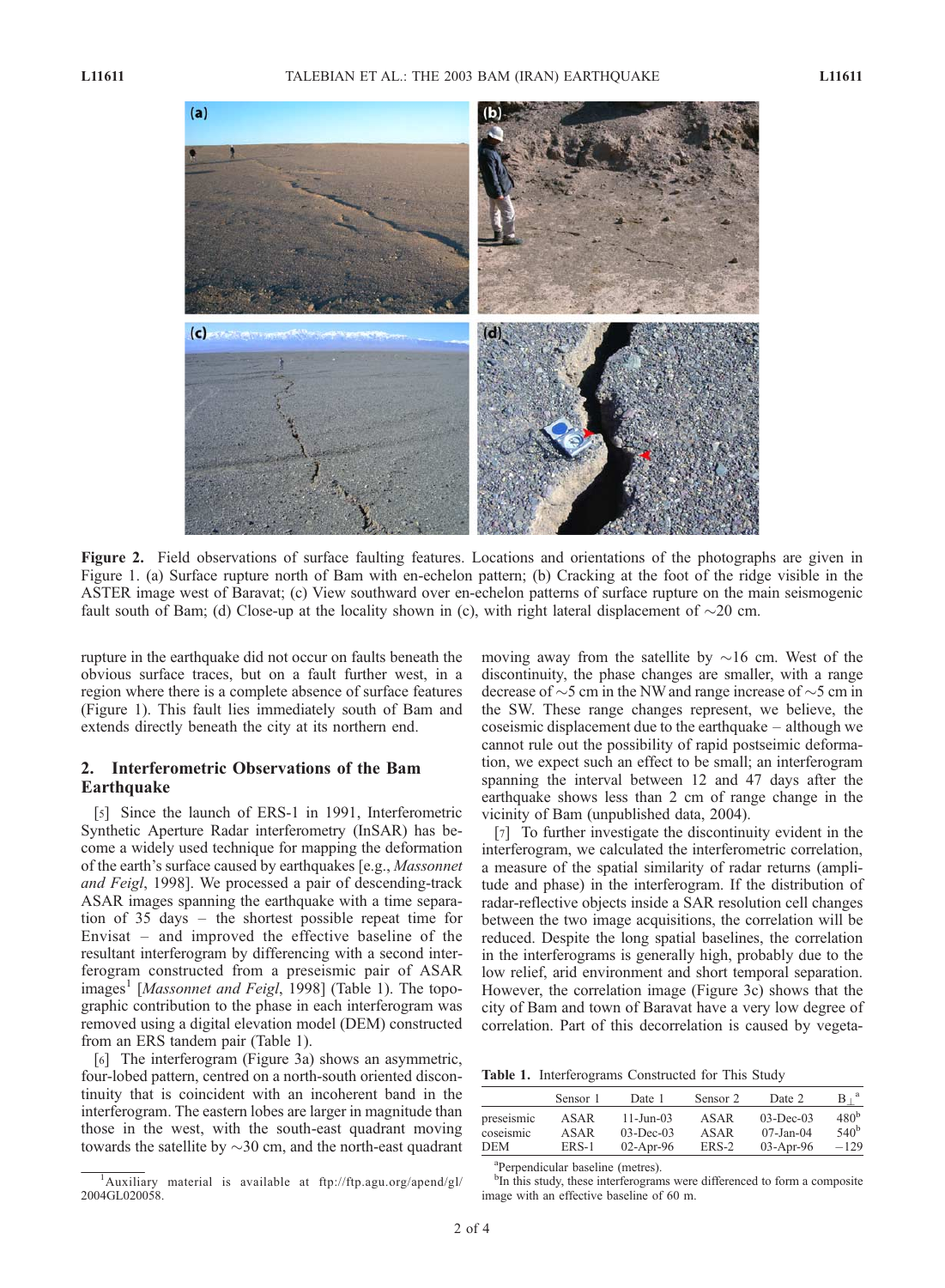

Figure 3. (a) Detail of Envisat ASAR interferogram. [White dotted box: area shown in Figure 1.] (b) Synthetic interferogram of the same area based upon our best-fitting two-fault distributed-slip model. [White lines: surface projections of model fault planes; white arrows: direction of motion of the satellite and pointing direction of the radar antenna.] (c) Interferometric correlation (coherence). [Red colours: high correlation; blue colours: low; black arrows: location of band of low coherence due to surface faulting; white dotted box: location of the enlargements in Figure 4.] (d) The distribution of slip on the main right-lateral strikeslip fault.

tion – Bam and Baravat are important regional producers of dates and citrus fruits. The remainder is due to the high degree of damage sustained in Bam during the earthquake, with more than 50% of the buildings in the city destroyed or badly damaged.

[8] The correlation image also reveals several narrow, linear bands of very low correlation, both north and south of Bam (Figures 3c and 4a); similar features have been shown to represent fault surface ruptures in previous earthquakes [e.g., Simons et al., 2002]. In the north, there is an area of decorrelation coincident with the minor surface ruptures described earlier (Figure 2a). The decorrelation feature south of Bam was not mapped in our original field survey, but aligns with the largest discontinuity in the interferometric phase. Prompted by this discovery, we carried out further field work in this area. We found a series of discontinuous en echelon surface breaks, each 50– 100 m long, trending at N 30°E (Figures 2c and 2d) and aligned along the decorrelated band (Figure 4a). The maximum observed offset was 20 cm in a right-lateral sense, with a slip vector that was typically oriented at  $N 10^{\circ}$ E.

### 3. Determining Fault Parameters Using InSAR

[9] Preliminary seismic focal mechanisms for the earthquake (Figure 1) suggested that it involved predominantly strike-slip motion on a near-vertical fault. To determine a source mechanism from the interferogram, we modeled the co-seismic displacements with slip on a rectangular dislocation in an elastic half space [Okada, 1985]. We used a non-linear inversion algorithm [*Wright et al.*, 1999] to solve for the strike, dip, rake, slip, dimensions, location and depth of the fault. To start with, we inverted for uniform slip on a single fault but found that a near-vertical fault, consistent with the NEIC mechanism based on first motions, and with a surface trace located at the linear zone of decorrelation discussed above, leaves large unmodeled decreases in range south of Bam.

[10] If a second, thrust fault is introduced beneath the previously-mapped Bam fault, 5 km to the east of the main rupture (Figure 1), an improved fit to the interferogram is obtained in the area where the single fault model leaves significant residuals. The introduction of a secondary fault is supported by modeling of teleseismic P- and SH-bodywaves which suggests there was a second event  $\sim$ 10 seconds after the mainshock, with about 20% of the seismic moment of the main strike-slip event and consistent with a north-south thrust dipping west at  $\sim 30^\circ$  (Figures A1–A3). In addition, strong motion records from an accelerometer in Bam suggest a second event, showing a broad displacement pulse at  $8-$ 10 seconds after the first arrivals (BHRC, Iran, http://www. bhrc.gov.ir/Bhrc/d-stgrmo/shabakeh/earthquake/bam/bam. htm). In calculating the model interferogram we fix the values of strike, dip and rake for the main, strike-slip event  $(357^{\circ}, 88^{\circ}, -166^{\circ})$  and the secondary, thrust fault  $(180^{\circ}, 30^{\circ})$ , 90°) to the values obtained by seismology.

[11] To determine a more realistic picture of the slip on the faults at depth, we solved for the best-fitting, smooth distribution of slip on the fault planes (Figures 3b and 3d), having extended them spatially in all directions. A good fit to data is obtained, with far-field residuals at the level of atmospheric noise (Figure A4d). For the strike-slip fault we



Figure 4. (a) Detail of interferometric correlation south of Bam. The dashed line marks the trace of the railway line that can also be seen in (b). Inset: locations of observed surface breaks plotted over correlation image, showing that they coincide with the black incoherent features. (b) Enlargement of ASTER image for the same area as (a), demonstrating the absence of surface features above the Bam earthquake fault. The previously-identified Bam Fault is easily visible at the right of the image.